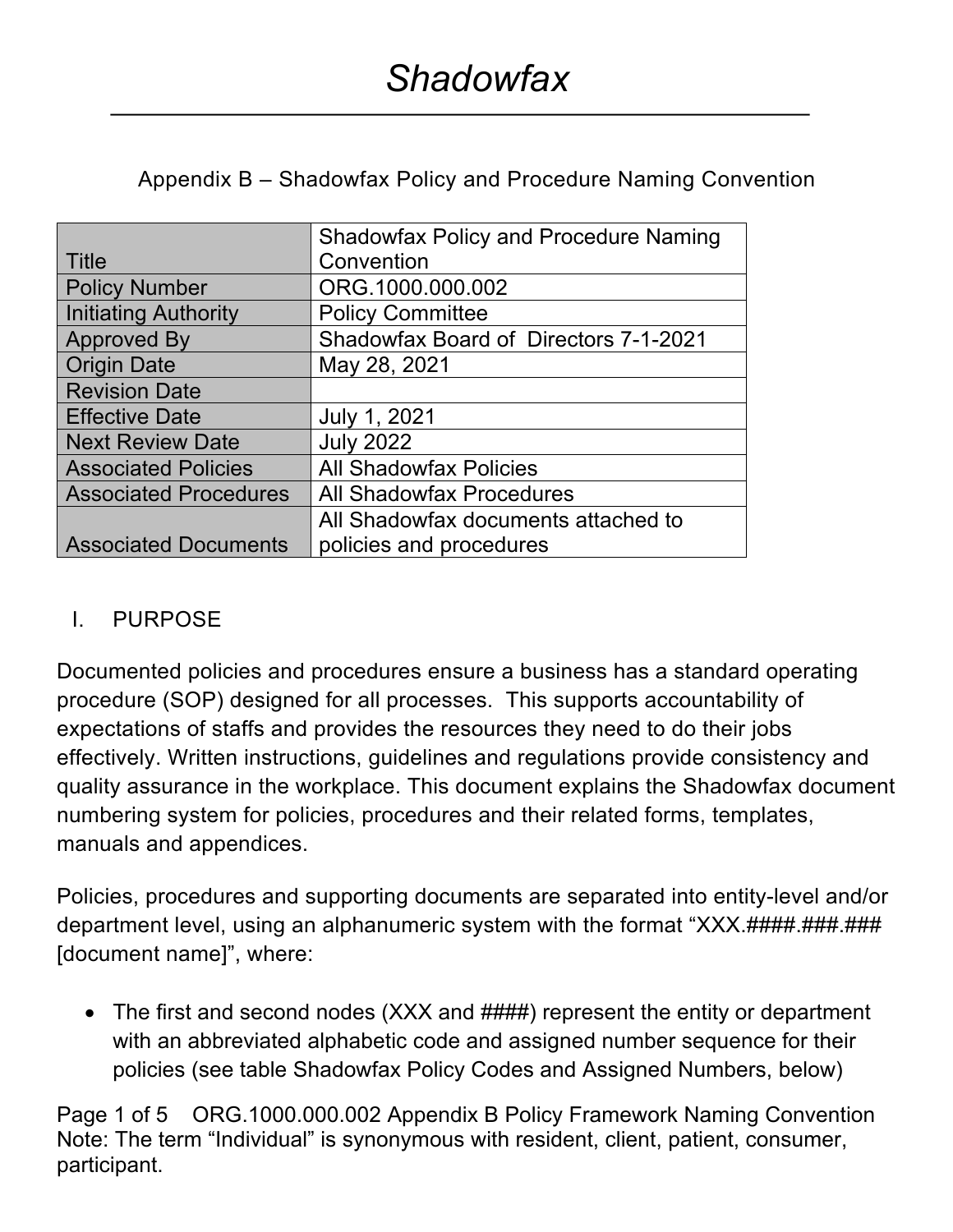## *Shadowfax*

- The next node (###) is a sequential number for procedures attached to the policy
- The final node (###) is a sequential number for any supporting documents attached to the policy or procedure
- The document name describes the subject matter and the type of document. Document types are Policy, Procedure, Form, Template, Manual, Appendix. Changes or additions to these terms must be approved by the Policy Committee.

Policies provide the base for the document, using first the alphanumeric code and then the next-available sequential number in the block assigned to the group, e.g., ORG.1001.000.000, ORG.1002.000.000, ORG.1003.000.000, HR.3000.000.000, HR.3001.000.000, FIN.2000.000.000, FIN 2001.000.000, DAY.5000.000.000, DAY.5001.000.000, etc.

Organization-wide procedures take the number of the policy to which they are attached, e.g., an organization-wide procedure attached to policy ORG.1000.000.000 would be numbered ORG.1000.001.000, an organization-wide procedure attached to policy HR.3000.000.000 would be numbered HR.3000.001.000.

Department-level procedures attached to an organization-wide policy take the number of the policy to which they are attached, e.g., a Residential (RES) procedure attached to organizational-wide policy ORG.1000.000.000 would be numbered RES.1000.001.000, a Day Program Services (DAY) procedure attached to organization-wide policy HR.3000.000.000 would be numbered DAY.3000.001.000.

Department-level procedures attached to department-level policies take the number of the policy to which they are attached, e.g., a Residential (RES) procedure attached to a Residential policy RES.6000.000.000 would be numbered RES.6000.001.000, a Day Program Services (DAY) procedure attached to Day Program Services policy DAY.5000.000.000 would be numbered DAY.5000.001.000.

Page 2 of 5 ORG.1000.000.002 Appendix B Policy Framework Naming Convention Note: The term "Individual" is synonymous with resident, client, patient, consumer, participant.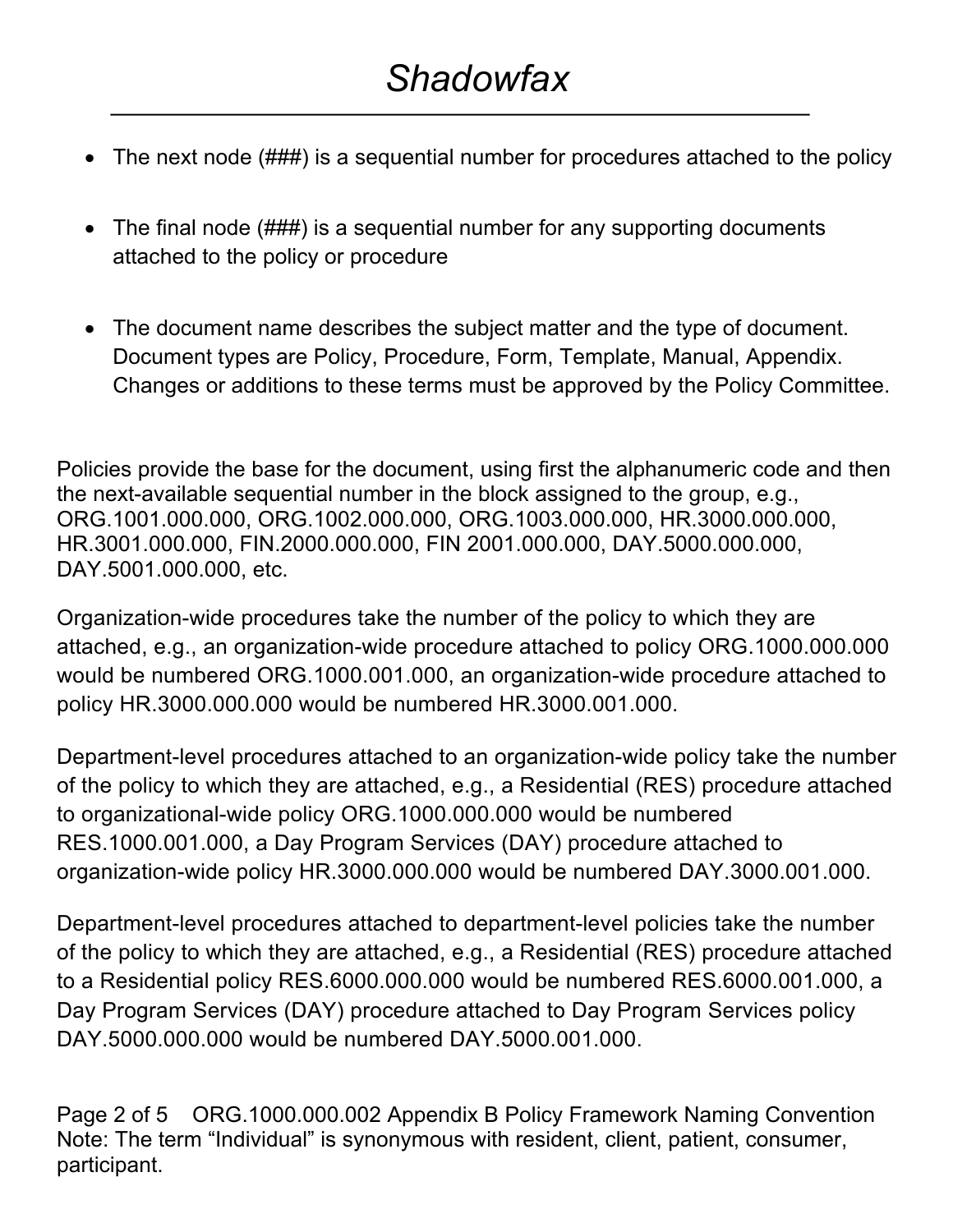All policies will be controlled by Shadowfax's Policy Framework ORG.1000.000.000.

| <b>Shadowfax Policy Codes and Assigned Numbers</b> |            |                        |  |  |  |
|----------------------------------------------------|------------|------------------------|--|--|--|
| Department                                         | Code       | <b>Policy Base</b>     |  |  |  |
|                                                    |            | <b>Number Sequence</b> |  |  |  |
| Organization (all of Shadowfax)                    | <b>ORG</b> | 1000-1999              |  |  |  |
| Finance                                            | <b>FIN</b> | 2000-2999              |  |  |  |
| <b>Human Resources</b>                             | <b>HR</b>  | 3000-3999              |  |  |  |
| <b>Information Technology</b>                      |            | 4000-4999              |  |  |  |
| Day Supports (ATF and VOC)                         | <b>DAY</b> | 5000-5999              |  |  |  |
| <b>Residential Services</b>                        | <b>RES</b> | 6000-6999              |  |  |  |

Example 1: Base Policy

ORG.1001.000.000.Retention Policy (a base policy for all of Shadowfax)

ORG shows that this policy is for all of Shadowfax

1001 is the policy number randomly assigned. ORG policies may only have numbers from 1000 to 1999.

.000 since this is the base policy, the number is 000.

 .000 is for manuals, forms, appendices, and templates that support the policy or procedure and is assigned sequentially, 001, 002, etc. In this example, since this is the base policy the number is 000.

**Retention Policy is the document name.** 

## Example 2: Organization Procedure Attached to Organization Policy

ORG.1001.001.000 Retention Procedure -- an Organizational Retention Procedure that follows the ORG Retention Policy

ORG shows that this procedure is for the entire Organization.

 .1001 Since this procedure is linked to ORG.1001.000.00 Retention Policy, it uses the ORG policy number of 1001

Page 3 of 5 ORG.1000.000.002 Appendix B Policy Framework Naming Convention Note: The term "Individual" is synonymous with resident, client, patient, consumer, participant.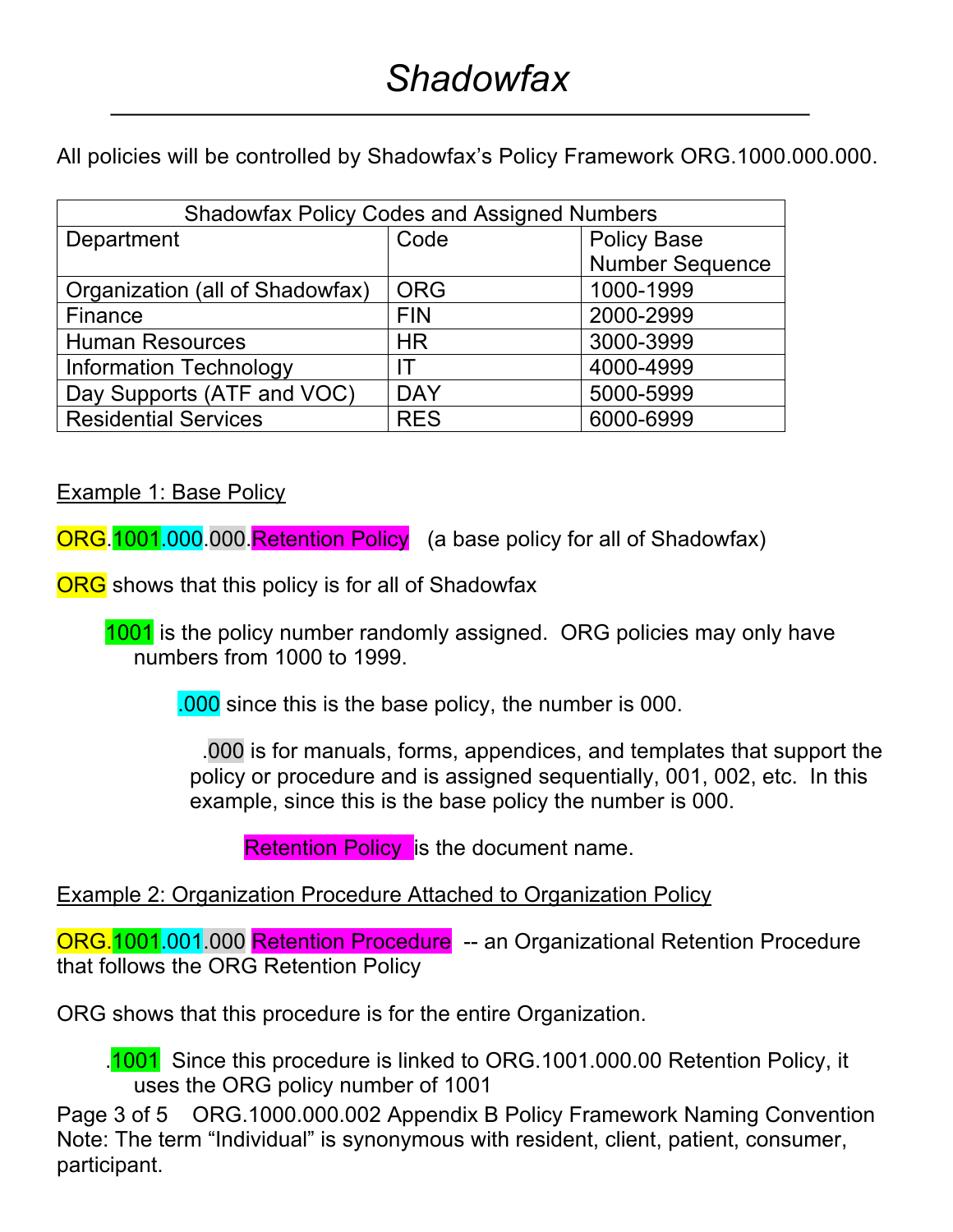.001 is the assigned sequential number for the procedure.

 .000 is for manuals, forms, appendices, and templates that support the policy or procedure and is assigned sequentially, 001, 002, etc. In this example, since this is the procedure, not a supporting document, 000 is used.

**Retention Procedure** is the document name.

Example 3: Department Procedure Attached to Organization Policy

DAY.<sup>1001</sup>.001.000 Retention Procedure -- a Day Supports Retention Procedure that follows the ORG Retention Policy

DAY shows that this procedure is for the Day Supports department.

.1001 Since this procedure is linked to ORG.1001.000.00 Retention Policy, it uses the ORG policy number of 1001

.001 is the assigned sequential number for the procedure.

 .000 is for manuals, forms, appendices, and templates that support the policy or procedure and is assigned sequentially, 001, 002, etc. In this example, since this is the procedure, not a supporting document, 000 is used.

Retention Procedure is the document name.

## Example 4: Department Form Attached to Organization Policy

DAY.<sup>1001</sup>.001.001 Retention Procedure Form -- a Day Supports Retention Procedure Form that supports the Day Supports Retention Procedure

DAY shows that this procedure is for the Day Supports department.

Page 4 of 5 ORG.1000.000.002 Appendix B Policy Framework Naming Convention Note: The term "Individual" is synonymous with resident, client, patient, consumer, participant.